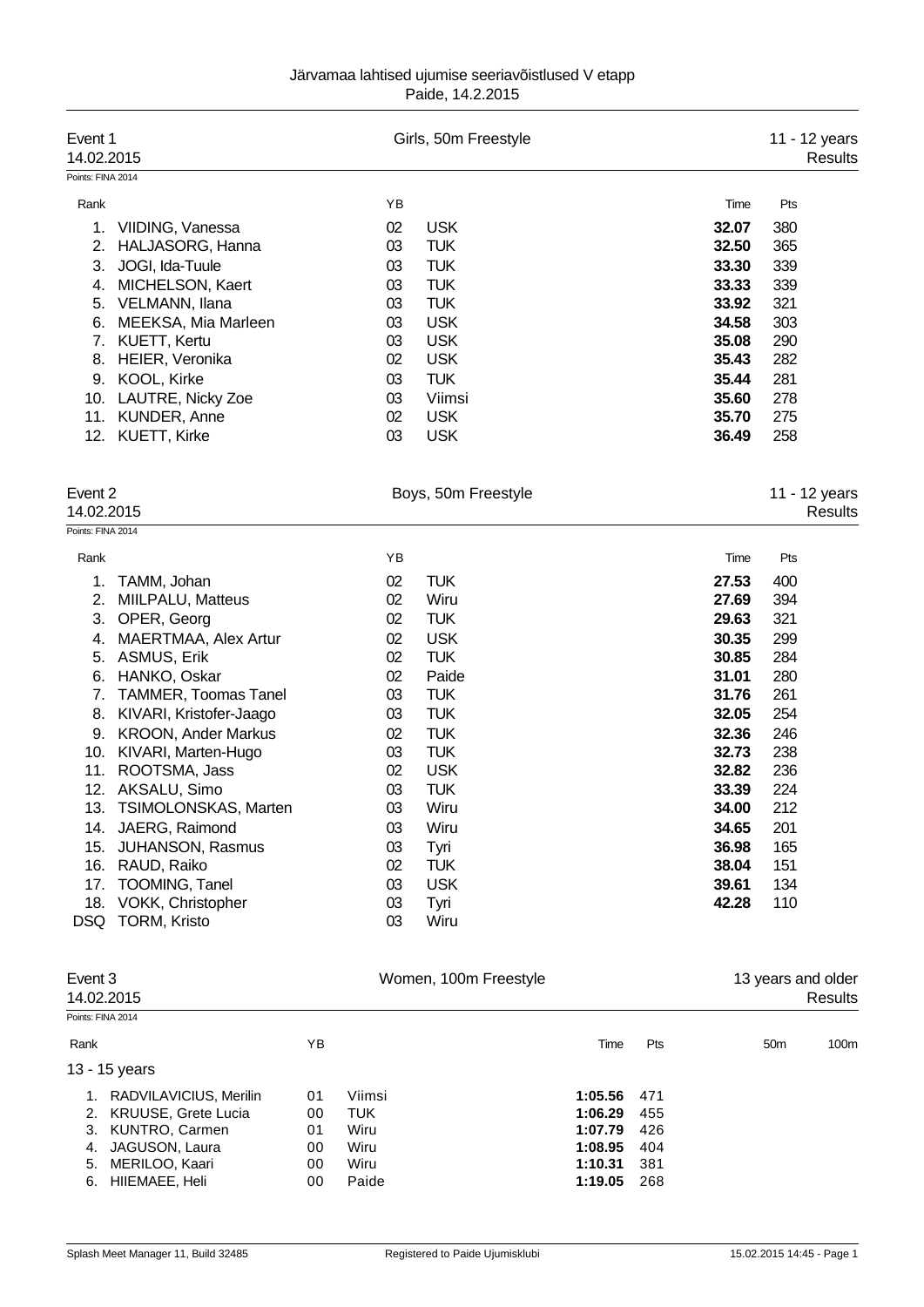|                                                  | Event 3, Women, 100m Freestyle                                                                                                                                                                                                                                                                                        |                                                                                  |                                                                                                                                                            |                                                                                                                                            |                                                                                                |                 |                  |
|--------------------------------------------------|-----------------------------------------------------------------------------------------------------------------------------------------------------------------------------------------------------------------------------------------------------------------------------------------------------------------------|----------------------------------------------------------------------------------|------------------------------------------------------------------------------------------------------------------------------------------------------------|--------------------------------------------------------------------------------------------------------------------------------------------|------------------------------------------------------------------------------------------------|-----------------|------------------|
|                                                  | 16 - 25 years                                                                                                                                                                                                                                                                                                         |                                                                                  |                                                                                                                                                            |                                                                                                                                            |                                                                                                |                 |                  |
|                                                  | 1. MERISALU, Marin<br>2. ETVERK, Eleri                                                                                                                                                                                                                                                                                | 97<br>98                                                                         | Paide<br>Wiru                                                                                                                                              | 1:06.36<br>1:12.73                                                                                                                         | 454<br>345                                                                                     |                 |                  |
| Event 4                                          | 14.02.2015                                                                                                                                                                                                                                                                                                            |                                                                                  | Men, 100m Freestyle                                                                                                                                        |                                                                                                                                            |                                                                                                |                 | Open<br>Results  |
|                                                  | Points: FINA 2014                                                                                                                                                                                                                                                                                                     |                                                                                  |                                                                                                                                                            |                                                                                                                                            |                                                                                                |                 |                  |
| Rank                                             |                                                                                                                                                                                                                                                                                                                       | YB                                                                               |                                                                                                                                                            | Time                                                                                                                                       | Pts                                                                                            | 50 <sub>m</sub> | 100 <sub>m</sub> |
|                                                  | 13 - 15 years                                                                                                                                                                                                                                                                                                         |                                                                                  |                                                                                                                                                            |                                                                                                                                            |                                                                                                |                 |                  |
| 8.                                               | 1. ALLAS, Kristjan<br>2. REIU, Sven<br>3. AHTIAINEN, Alex<br>4. JALAKAS, Mark Thedor<br>5. KOLLI, Karl Aleksander<br>6. MAENNA, Martin<br>7. KADAK, Jago<br>KADAK, Hugo<br>DSQ MAENNA, Kristo                                                                                                                         | 99<br>00<br>01<br>01<br>01<br>01<br>01<br>01<br>99                               | Viimsi<br>Wiru<br><b>USK</b><br><b>TUK</b><br>Wiru<br>Tyri<br>Tyri<br>Tyri<br>Tyri                                                                         | 58.85<br>1:00.24<br>1:01.48<br>1:06.21<br>1:08.59<br>1:15.11<br>1:22.88<br>1:24.68                                                         | 445<br>415<br>390<br>312<br>281<br>214<br>159<br>149                                           |                 |                  |
|                                                  | 16 - 25 years                                                                                                                                                                                                                                                                                                         |                                                                                  |                                                                                                                                                            |                                                                                                                                            |                                                                                                |                 |                  |
|                                                  | 1. ZAHHARTSUK, Igor<br>2. LEICHTER, Karl Johan<br>3. EINMANN, Karl Joosep<br>4. KADALIPP, Risto<br>5. LISSMANN, Kert Kevin<br>6. KASELT, Ragnar Kevin                                                                                                                                                                 | 98<br>97<br>98<br>97<br>96<br>98                                                 | <b>ARGO</b><br>Audentes<br><b>USK</b><br><b>USK</b><br><b>KUK</b><br>Viimsi                                                                                | 54.32<br>57.02<br>57.18<br>57.51<br>59.14<br>1:10.53                                                                                       | 566<br>489<br>485<br>477<br>438<br>258                                                         |                 |                  |
| Open                                             |                                                                                                                                                                                                                                                                                                                       |                                                                                  |                                                                                                                                                            |                                                                                                                                            |                                                                                                |                 |                  |
| 1.<br>6.<br>7.<br>9.<br>10.<br>11.<br>12.<br>13. | ZAHHARTSUK, Igor<br>2. LEICHTER, Karl Johan<br>3. EINMANN, Karl Joosep<br>4. KADALIPP, Risto<br>5. ALLAS, Kristjan<br>LISSMANN, Kert Kevin<br>REIU, Sven<br>8. AHTIAINEN, Alex<br>JALAKAS, Mark Thedor<br>KOLLI, Karl Aleksander<br>KASELT, Ragnar Kevin<br>MAENNA, Martin<br>RUOTSALAINEN, Patrik<br>14. KADAK, Jago | 98<br>97<br>98<br>97<br>99<br>96<br>00<br>01<br>01<br>01<br>98<br>01<br>02<br>01 | <b>ARGO</b><br>Audentes<br><b>USK</b><br><b>USK</b><br>Viimsi<br><b>KUK</b><br>Wiru<br><b>USK</b><br><b>TUK</b><br>Wiru<br>Viimsi<br>Tyri<br>Paide<br>Tyri | 54.32<br>57.02<br>57.18<br>57.51<br>58.85<br>59.14<br>1:00.24<br>1:01.48<br>1:06.21<br>1:08.59<br>1:10.53<br>1:15.11<br>1:18.35<br>1:22.88 | 566<br>489<br>485<br>477<br>445<br>438<br>415<br>390<br>312<br>281<br>258<br>214<br>188<br>159 |                 |                  |
| 15.<br>DSQ                                       | KADAK, Hugo<br>MAENNA, Kristo                                                                                                                                                                                                                                                                                         | 01<br>99                                                                         | Tyri<br>Tyri                                                                                                                                               | 1:24.68                                                                                                                                    | 149                                                                                            |                 |                  |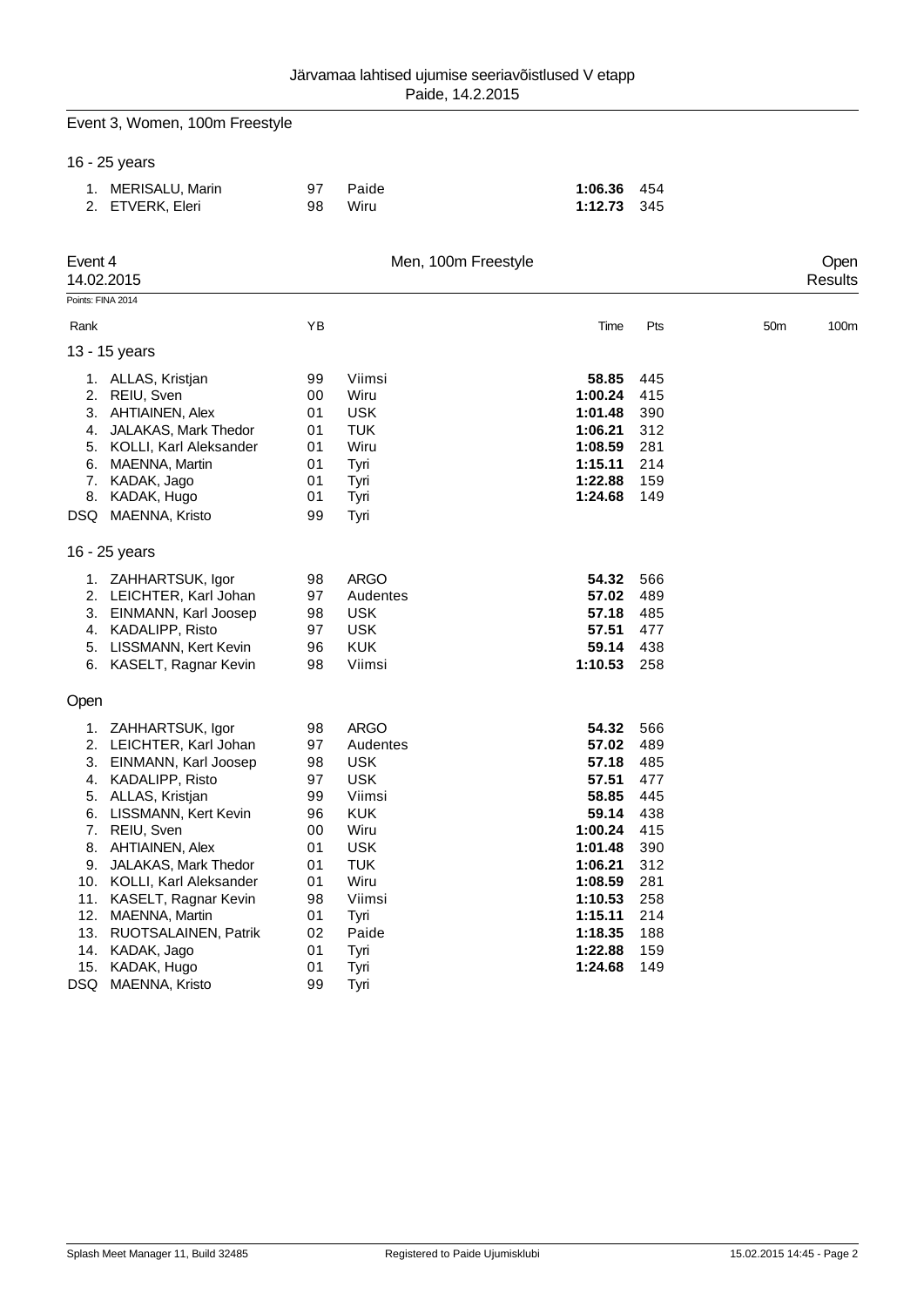| Event 5                        |    | Girls, 25m Freestyle |       | 10 years and younger |
|--------------------------------|----|----------------------|-------|----------------------|
| 14.02.2015                     |    |                      |       | Results              |
| Points: FINA 2014              |    |                      |       |                      |
| Rank                           | YB |                      | Time  | Pts                  |
| RANNAMETS, Brita<br>1.         | 04 | <b>USK</b>           | 13.90 | 445                  |
| VALDMAA, Laura-Liis<br>2.      | 04 | <b>TUK</b>           | 14.67 | 379                  |
| 3.<br><b>TREIAL, Elis</b>      | 04 | <b>USK</b>           | 15.17 | 343                  |
| PALU, Kirke<br>4.              | 04 | <b>USK</b>           | 15.50 | 321                  |
| 5.<br><b>TOKOVENKO, Lisett</b> | 05 | Wiru                 | 15.88 | 299                  |
| VAIN, Jenny<br>6.              | 04 | Viimsi               | 16.03 | 290                  |
| KINSIVEER, Liilia<br>7.        | 04 | <b>USK</b>           | 16.73 | 255                  |
| 8.<br>KAARMANN, Elissa         | 04 | Keila Swimclub       | 16.97 | 245                  |
| ANVELT, Karolina<br>9.         | 04 | Paide                | 17.79 | 212                  |
| PARIJOGI, Karmen<br>10.        | 04 | Wiru                 | 18.45 | 190                  |
| 11.<br>TIIDEMAEE, Marta-Paula  | 04 | <b>USK</b>           | 18.81 | 179                  |
| 12.<br>HANSMAN, Herli          | 04 | <b>TUK</b>           | 19.30 | 166                  |
| 13.<br>ILVES, Sandraly         | 05 | <b>TUK</b>           | 19.65 | 157                  |
| KAZAKOV, Selyn<br>14.          | 04 | Paide                | 19.85 | 153                  |
| TAENNA, Sandra<br>15.          | 05 | Tyri                 | 20.26 | 144                  |
| 16.<br>ISMAEL, Mirell          | 05 | Wiru                 | 20.44 | 140                  |
| 17.<br>LAENKUR, Laura          | 05 | Paide                | 20.82 | 132                  |
| 18.<br>RANDMAA, Marleene       | 06 | Paide                | 21.48 | 120                  |
| JAANOF, Marie Marleen<br>19.   | 06 | Paide                | 21.76 | 116                  |
| 20.<br>VAHER, Anne Maria       | 04 | Paide                | 24.89 | 77                   |

| Event 6           |                                  |    | Boys, 25m Freestyle | 10 years and younger |         |  |
|-------------------|----------------------------------|----|---------------------|----------------------|---------|--|
| 14.02.2015        |                                  |    |                     |                      | Results |  |
| Points: FINA 2014 |                                  |    |                     |                      |         |  |
| Rank              |                                  | ΥB |                     | Time                 | Pts     |  |
| 1.                | <b>MILK, Karl Mattias</b>        | 04 | <b>USK</b>          | 14.87                | 232     |  |
| 2.                | ANJA, Erik                       | 04 | <b>USK</b>          | 14.94                | 229     |  |
| 3.                | <b>KRIKMANN, Kristo</b>          | 04 | <b>USK</b>          | 14.99                | 227     |  |
| 4.                | PENT, Mihkel                     | 05 | <b>USK</b>          | 15.95                | 188     |  |
| 5.                | AAVIK, Sander                    | 04 | <b>USK</b>          | 16.21                | 179     |  |
| 6.                | EERITS, Lauri                    | 04 | <b>USK</b>          | 16.77                | 162     |  |
| 7.                | ROHTLA, Hendrik                  | 05 | Paide               | 16.87                | 159     |  |
| 8.                | TISCHLER, Raigo                  | 04 | Paide               | 17.24                | 149     |  |
| 9.                | ROOTSMA, Ats                     | 04 | <b>USK</b>          | 18.88                | 113     |  |
| 10.               | MILK, Martti                     | 06 | <b>USK</b>          | 19.01                | 111     |  |
| 11.               | SAABER, Aleks Harald             | 04 | Wiru                | 19.35                | 105     |  |
| 12.               | VAKS, Trevor                     | 06 | Tyri                | 19.37                | 105     |  |
| 13.               | <b>SMIRNOV, Eerik Aleksander</b> | 05 | Paide               | 19.40                | 104     |  |
| 14.               | ROSME, Margo                     | 04 | Paide               | 22.08                | 71      |  |
| 15.               | LANGINEN, Marten                 | 06 | <b>USK</b>          | 23.04                | 62      |  |
| 16.               | SOLL, Holger                     | 07 | <b>USK</b>          | 24.39                | 52      |  |
|                   |                                  |    |                     |                      |         |  |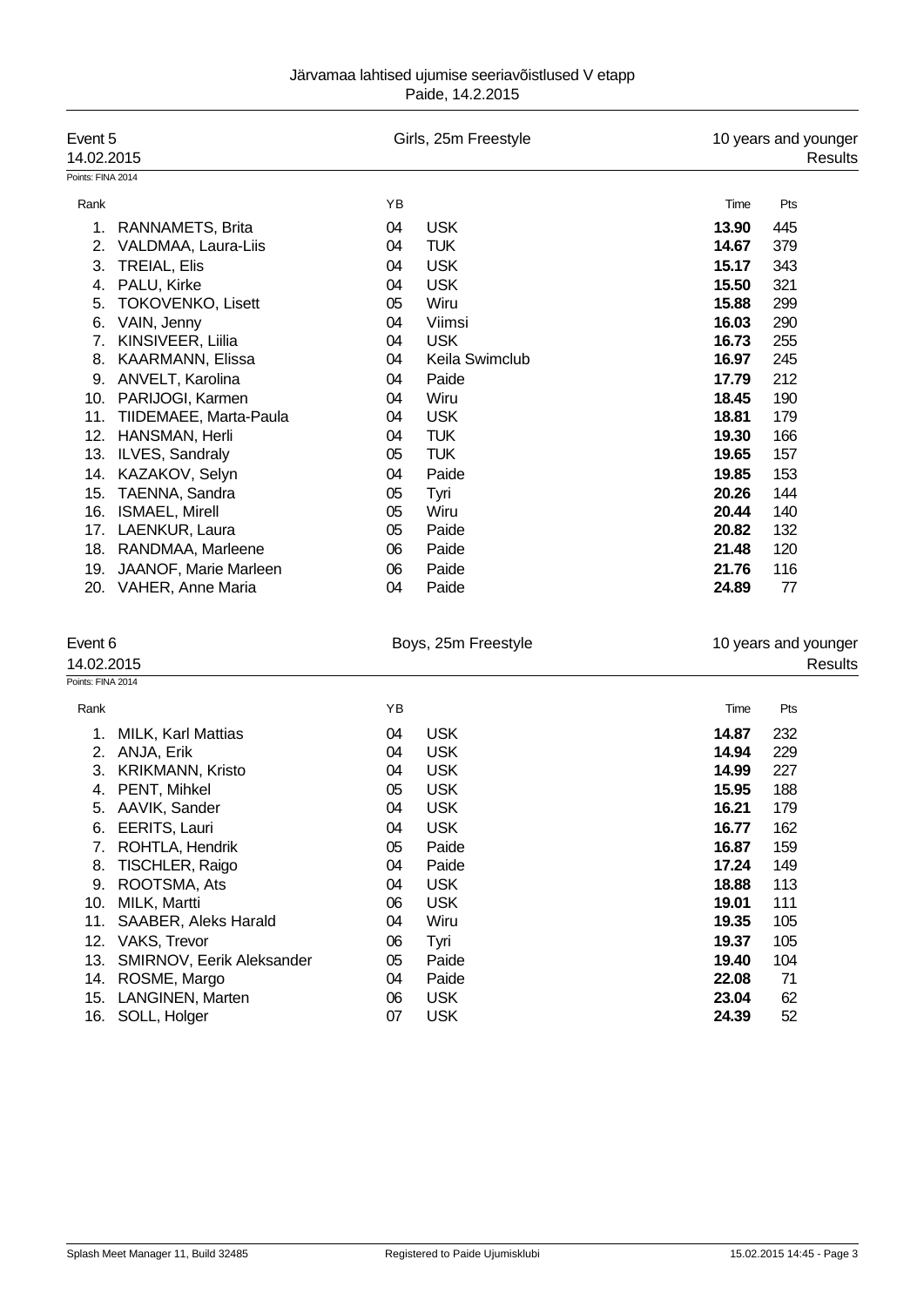| Järvamaa lahtised ujumise seeriavõistlused V etapp |
|----------------------------------------------------|
| Paide, 14.2.2015                                   |

| Event 7<br>14.02.2015                                                                                                                                                                                                                     |                                  |                                                                              |                                                          |                                                                                              | Women, 200m Breaststroke                                                |          |                 |                                                                                       |                                                                    | 11 years and older<br>Results   |
|-------------------------------------------------------------------------------------------------------------------------------------------------------------------------------------------------------------------------------------------|----------------------------------|------------------------------------------------------------------------------|----------------------------------------------------------|----------------------------------------------------------------------------------------------|-------------------------------------------------------------------------|----------|-----------------|---------------------------------------------------------------------------------------|--------------------------------------------------------------------|---------------------------------|
| Points: FINA 2014<br>Rank                                                                                                                                                                                                                 | ΥB                               |                                                                              |                                                          |                                                                                              |                                                                         | Time Pts | 50 <sub>m</sub> | 100m                                                                                  | 150m                                                               | 200m                            |
| 11 - 12 years                                                                                                                                                                                                                             |                                  |                                                                              |                                                          |                                                                                              |                                                                         |          |                 |                                                                                       |                                                                    |                                 |
| 1. VIIDING, Vanessa<br>2. JOGI, Ida-Tuule<br>3. KUNDER, Anne<br>4. KUETT, Kertu<br>5. KUETT, Kirke<br>DNF LAUTRE, Nicky Zoe                                                                                                               | 02<br>03<br>02<br>03<br>03<br>03 | <b>USK</b><br><b>TUK</b><br><b>USK</b><br><b>USK</b><br><b>USK</b><br>Viimsi |                                                          |                                                                                              | 3:18.52 311<br>3:21.24 299<br>3:28.84 267<br>3:47.73 206<br>3:47.85 206 |          |                 |                                                                                       |                                                                    |                                 |
| 13 - 15 years                                                                                                                                                                                                                             |                                  |                                                                              |                                                          |                                                                                              |                                                                         |          |                 |                                                                                       |                                                                    |                                 |
| 1. RADVILAVICIUS, Merilin<br>2. KUNTRO, Carmen                                                                                                                                                                                            | 01<br>01                         | Viimsi<br>Wiru                                                               |                                                          |                                                                                              | 3:01.57 407<br>3:08.82 361                                              |          |                 |                                                                                       |                                                                    |                                 |
| 16 - 25 years                                                                                                                                                                                                                             |                                  |                                                                              |                                                          |                                                                                              |                                                                         |          |                 |                                                                                       |                                                                    |                                 |
| 1. MERISALU, Marin<br>2. ETVERK, Eleri                                                                                                                                                                                                    | 97<br>98                         | Paide<br>Wiru                                                                |                                                          |                                                                                              | 2:57.95 432<br>3:16.30 322                                              |          |                 |                                                                                       |                                                                    |                                 |
| Event 8<br>14.02.2015                                                                                                                                                                                                                     |                                  |                                                                              |                                                          |                                                                                              | Men, 200m Breaststroke                                                  |          |                 |                                                                                       |                                                                    | 11 - 39 years<br><b>Results</b> |
| Points: FINA 2014<br>Rank                                                                                                                                                                                                                 | ΥB                               |                                                                              |                                                          |                                                                                              |                                                                         | Time Pts | 50 <sub>m</sub> | 100m                                                                                  | 150m                                                               | 200m                            |
| 11 - 12 years                                                                                                                                                                                                                             |                                  |                                                                              |                                                          |                                                                                              |                                                                         |          |                 |                                                                                       |                                                                    |                                 |
| 1. VISNAPUU, Karl-Johanne:02<br>2. KROON, Ander Markus<br>3. HANKO, Oskar<br>4. TAMMER, Toomas Tanel 03<br>5. JAERG, Raimond                                                                                                              | 02<br>02<br>03                   | <b>TUK</b><br><b>TUK</b><br>Paide<br><b>TUK</b><br>Wiru                      |                                                          |                                                                                              | 2:57.20 315<br>3:09.22 259<br>3:16.56 231<br>3:18.97 223<br>3:32.96 181 |          |                 |                                                                                       |                                                                    |                                 |
| 13 - 15 years                                                                                                                                                                                                                             |                                  |                                                                              |                                                          |                                                                                              |                                                                         |          |                 |                                                                                       |                                                                    |                                 |
| 1. JEVDOKIMOV, Aleksandr 00<br>2. UEHTIGI, Markus<br>3. ALLAS, Kristjan                                                                                                                                                                   | 00<br>99                         | <b>ARGO</b><br><b>TUK</b><br>Viimsi                                          |                                                          |                                                                                              | 2:37.54 449<br>2:49.14 363<br>2:54.39 331                               |          |                 |                                                                                       |                                                                    |                                 |
| 16 - 25 years                                                                                                                                                                                                                             |                                  |                                                                              |                                                          |                                                                                              |                                                                         |          |                 |                                                                                       |                                                                    |                                 |
| 1. EINMANN, Karl Joosep<br>2. LISSMANN, Kert Kevin                                                                                                                                                                                        | 98<br>96                         | <b>USK</b><br><b>KUK</b>                                                     |                                                          |                                                                                              | 2:50.05 357<br>3:10.27 255                                              |          |                 |                                                                                       |                                                                    |                                 |
| Event 9<br>14.02.2015                                                                                                                                                                                                                     |                                  |                                                                              |                                                          |                                                                                              | Girls, 50m Backstroke                                                   |          |                 |                                                                                       |                                                                    | 10 years and younger<br>Results |
| Points: FINA 2014                                                                                                                                                                                                                         |                                  |                                                                              |                                                          |                                                                                              |                                                                         |          |                 |                                                                                       |                                                                    |                                 |
| Rank<br>1. VALDMAA, Laura-Liis<br>RANNAMETS, Brita<br>2.<br><b>TREIAL, Elis</b><br>3.<br>VAIN, Jenny<br>4.<br>PALU, Kirke<br>5.<br>KAARMANN, Elissa<br>6.<br>KINSIVEER, Liilia<br>7.<br>TOKOVENKO, Lisett<br>8.<br>PARIJOGI, Karmen<br>9. |                                  |                                                                              | YB<br>04<br>04<br>04<br>04<br>04<br>04<br>04<br>05<br>04 | <b>TUK</b><br><b>USK</b><br><b>USK</b><br>Viimsi<br><b>USK</b><br><b>USK</b><br>Wiru<br>Wiru | Keila Swimclub                                                          |          |                 | Time<br>33.98<br>34.64<br>36.37<br>42.30<br>42.41<br>43.49<br>43.83<br>45.21<br>48.34 | Pts<br>432<br>408<br>352<br>224<br>222<br>206<br>201<br>183<br>150 |                                 |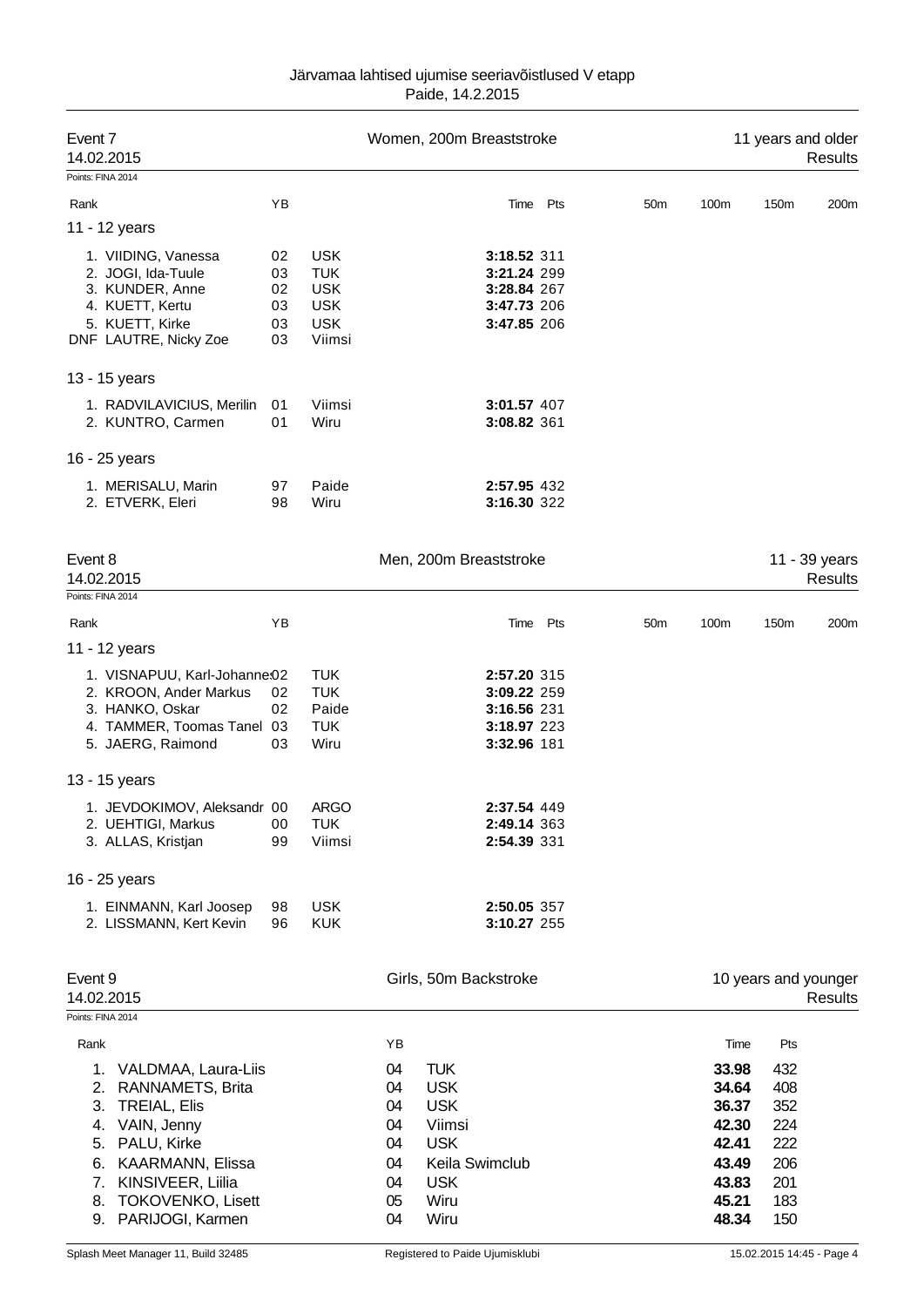## Event 9, Girls, 50m Backstroke, 10 years and younger

| Rank |                            | YΒ |            | Time    | <b>Pts</b> |
|------|----------------------------|----|------------|---------|------------|
|      | 10. TIIDEMAEE, Marta-Paula | 04 | <b>USK</b> | 48.47   | 149        |
|      | 11. ILVES, Sandraly        | 05 | TUK        | 48.97   | 144        |
|      | 12. LAENKUR, Laura         | 05 | Paide      | 50.48   | 131        |
| 13.  | <b>ISMAEL, Mirell</b>      | 05 | Wiru       | 52.65   | 116        |
|      | 14. HANSMAN, Herli         | 04 | TUK        | 52.90   | 114        |
|      | 15. RANDMAA, Marleene      | 06 | Paide      | 53.50   | 110        |
|      | 16. JAANOF, Marie Marleen  | 06 | Paide      | 1:00.06 | 78         |
| 17.  | VAHER, Anne Maria          | 04 | Paide      | 1:02.82 | 68         |

| Event 10<br>14.02.2015 |                                  |    | Boys, 50m Backstroke |         | 10 years and younger<br>Results |
|------------------------|----------------------------------|----|----------------------|---------|---------------------------------|
| Points: FINA 2014      |                                  |    |                      |         |                                 |
| Rank                   |                                  | YB |                      | Time    | Pts                             |
|                        | ANJA, Erik                       | 04 | <b>USK</b>           | 38.55   | 201                             |
| 2.                     | MILK, Karl Mattias               | 04 | <b>USK</b>           | 39.39   | 189                             |
| 3.                     | PENT, Mihkel                     | 05 | <b>USK</b>           | 42.10   | 154                             |
| 4.                     | <b>KRIKMANN, Kristo</b>          | 04 | <b>USK</b>           | 42.27   | 153                             |
| 5.                     | EERITS, Lauri                    | 04 | <b>USK</b>           | 44.35   | 132                             |
| 6.                     | ROHTLA, Hendrik                  | 05 | Paide                | 46.17   | 117                             |
| 7.                     | TISCHLER, Raigo                  | 04 | Paide                | 46.20   | 117                             |
| 8.                     | MILK, Martti                     | 06 | <b>USK</b>           | 47.00   | 111                             |
| 9.                     | VAKS, Trevor                     | 06 | Tyri                 | 50.32   | 90                              |
| 10.                    | <b>SMIRNOV, Eerik Aleksander</b> | 05 | Paide                | 52.42   | 80                              |
| 11.                    | ROOTSMA, Ats                     | 04 | <b>USK</b>           | 55.72   | 66                              |
| 12.                    | ROSME, Margo                     | 04 | Paide                | 56.76   | 63                              |
| 13.                    | SAABER, Aleks Harald             | 04 | Wiru                 | 57.42   | 61                              |
| 14.                    | SOLL, Holger                     | 07 | <b>USK</b>           | 59.09   | 56                              |
| 15.                    | LANGINEN, Marten                 | 06 | <b>USK</b>           | 1:04.22 | 43                              |
|                        |                                  |    |                      |         |                                 |

| Event 11          | 14.02.2015                 |    | Women, 100m Backstroke |         |     | 11 years and older | Results |
|-------------------|----------------------------|----|------------------------|---------|-----|--------------------|---------|
| Points: FINA 2014 |                            |    |                        |         |     |                    |         |
| Rank              |                            | YB |                        | Time    | Pts | 50 <sub>m</sub>    | 100m    |
|                   | 11 - 12 years              |    |                        |         |     |                    |         |
| 1.                | HALJASORG, Hanna           | 03 | <b>TUK</b>             | 1:19.28 | 338 |                    |         |
| 2.                | VELMANN, Ilana             | 03 | <b>TUK</b>             | 1:23.58 | 288 |                    |         |
| 3.                | JOGI, Ida-Tuule            | 03 | <b>TUK</b>             | 1:24.42 | 280 |                    |         |
| 4.                | MICHELSON, Kaert           | 03 | <b>TUK</b>             | 1:26.03 | 264 |                    |         |
| 5.                | MEEKSA, Mia Marleen        | 03 | <b>USK</b>             | 1:26.70 | 258 |                    |         |
| 6.                | KOOL, Kirke                | 03 | TUK.                   | 1:28.70 | 241 |                    |         |
| 7.                | HEIER, Veronika            | 02 | <b>USK</b>             | 1:29.50 | 234 |                    |         |
|                   | 13 - 15 years              |    |                        |         |     |                    |         |
| 1.                | KUNTRO, Carmen             | 01 | Wiru                   | 1:16.24 | 380 |                    |         |
| 2.                | MERILOO, Katre             | 00 | Wiru                   | 1:18.17 | 352 |                    |         |
| 3.                | RADVILAVICIUS, Merilin     | 01 | Viimsi                 | 1:18.47 | 348 |                    |         |
| 4.                | <b>KRUUSE, Grete Lucia</b> | 00 | <b>TUK</b>             | 1:20.36 | 324 |                    |         |
| 5.                | HIIEMAEE, Heli             | 00 | Paide                  | 1:24.62 | 278 |                    |         |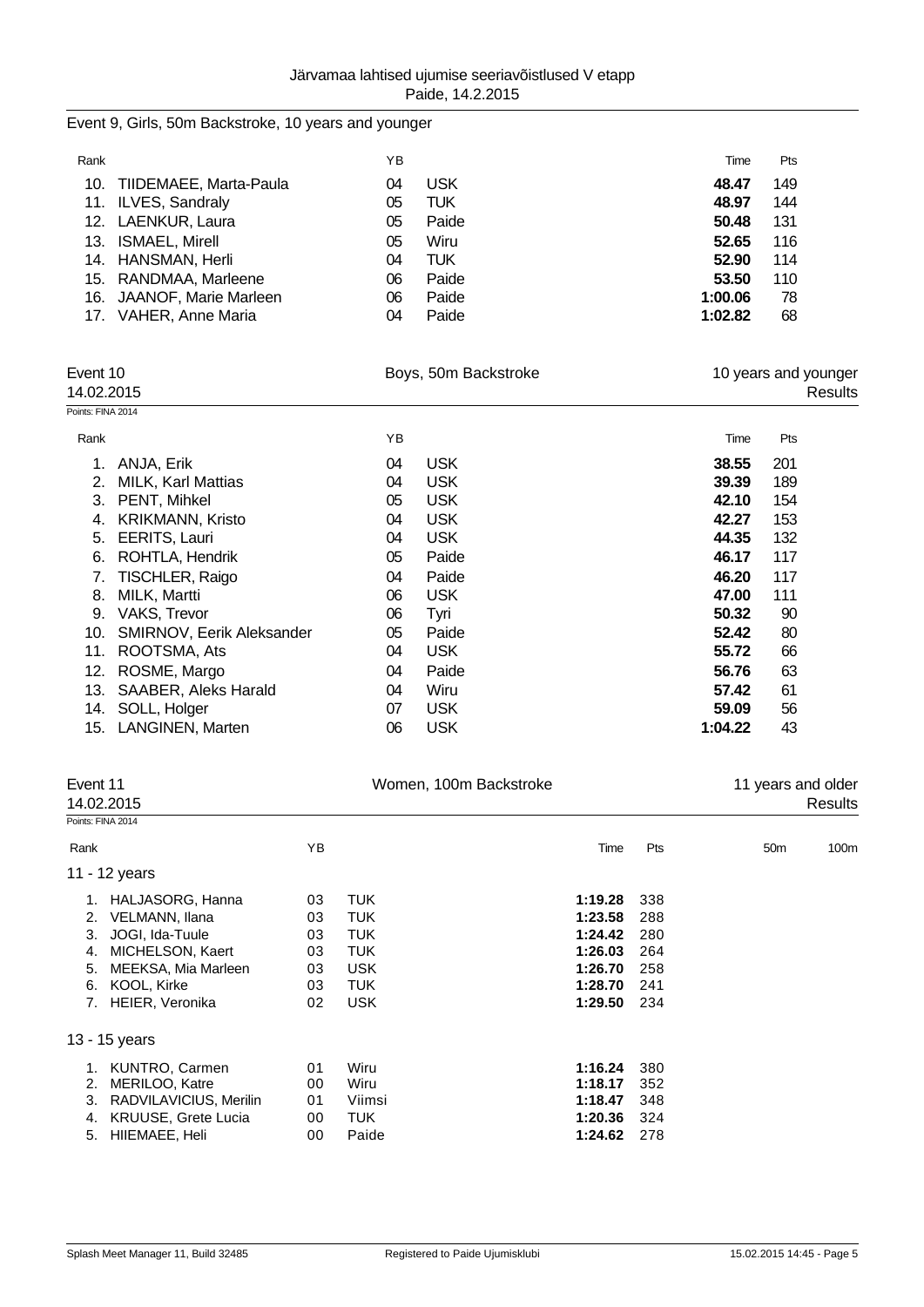|                                              | Event 11, Women, 100m Backstroke                                                                                                                                                                                                                                                                                                                                                                                                            |                                                                                                          |                                                                                                                                                                                                                               |                                                                                                                                                                                                    |                                                                                                                            |                         |
|----------------------------------------------|---------------------------------------------------------------------------------------------------------------------------------------------------------------------------------------------------------------------------------------------------------------------------------------------------------------------------------------------------------------------------------------------------------------------------------------------|----------------------------------------------------------------------------------------------------------|-------------------------------------------------------------------------------------------------------------------------------------------------------------------------------------------------------------------------------|----------------------------------------------------------------------------------------------------------------------------------------------------------------------------------------------------|----------------------------------------------------------------------------------------------------------------------------|-------------------------|
|                                              | 16 - 25 years                                                                                                                                                                                                                                                                                                                                                                                                                               |                                                                                                          |                                                                                                                                                                                                                               |                                                                                                                                                                                                    |                                                                                                                            |                         |
|                                              | 1. MERISALU, Marin                                                                                                                                                                                                                                                                                                                                                                                                                          | 97                                                                                                       | Paide                                                                                                                                                                                                                         | 1:16.16 381                                                                                                                                                                                        |                                                                                                                            |                         |
|                                              | 40 years and older                                                                                                                                                                                                                                                                                                                                                                                                                          |                                                                                                          |                                                                                                                                                                                                                               |                                                                                                                                                                                                    |                                                                                                                            |                         |
|                                              | 1. VANTSI, Merle                                                                                                                                                                                                                                                                                                                                                                                                                            | 65                                                                                                       | U-Klubi                                                                                                                                                                                                                       | 1:22.63                                                                                                                                                                                            | 298                                                                                                                        |                         |
| Event 12                                     |                                                                                                                                                                                                                                                                                                                                                                                                                                             |                                                                                                          | Men, 100m Backstroke                                                                                                                                                                                                          |                                                                                                                                                                                                    |                                                                                                                            | 11 - 39 years           |
|                                              | 14.02.2015                                                                                                                                                                                                                                                                                                                                                                                                                                  |                                                                                                          |                                                                                                                                                                                                                               |                                                                                                                                                                                                    |                                                                                                                            | Results                 |
| Points: FINA 2014                            |                                                                                                                                                                                                                                                                                                                                                                                                                                             |                                                                                                          |                                                                                                                                                                                                                               |                                                                                                                                                                                                    |                                                                                                                            |                         |
| Rank                                         |                                                                                                                                                                                                                                                                                                                                                                                                                                             | YB                                                                                                       |                                                                                                                                                                                                                               | Time                                                                                                                                                                                               | Pts                                                                                                                        | 50 <sub>m</sub><br>100m |
|                                              | 11 - 12 years                                                                                                                                                                                                                                                                                                                                                                                                                               |                                                                                                          |                                                                                                                                                                                                                               |                                                                                                                                                                                                    |                                                                                                                            |                         |
| 1.<br>3.<br>13.                              | TAMM, Johan<br>2. VISNAPUU, Karl-Johannes<br>MAERTMAA, Alex Artur<br>4. ASMUS, Erik<br>5. TAMMER, Toomas Tanel<br>6. OPER, Georg<br>7. KIVARI, Marten-Hugo<br>8. ROOTSMA, Jass<br>9. KIVARI, Kristofer-Jaago<br>10. RUOTSALAINEN, Patrik<br>11. AKSALU, Simo<br>12. RAUD, Raiko<br><b>TSIMOLONSKAS, Marten</b><br>14. TORM, Kristo<br>13 - 15 years<br>1. AHTIAINEN, Alex<br>2. REIU, Sven<br>3. ALLAS, Kristjan<br>4. JALAKAS, Mark Thedor | 02<br>02<br>02<br>02<br>03<br>02<br>03<br>02<br>03<br>02<br>03<br>02<br>03<br>03<br>01<br>00<br>99<br>01 | <b>TUK</b><br><b>TUK</b><br><b>USK</b><br><b>TUK</b><br><b>TUK</b><br><b>TUK</b><br><b>TUK</b><br><b>USK</b><br><b>TUK</b><br>Paide<br><b>TUK</b><br><b>TUK</b><br>Wiru<br>Wiru<br><b>USK</b><br>Wiru<br>Viimsi<br><b>TUK</b> | 1:06.79<br>1:11.55<br>1:18.92<br>1:19.30<br>1:19.57<br>1:19.97<br>1:22.58<br>1:23.71<br>1:26.96<br>1:27.17<br>1:27.97<br>1:34.18<br>1:37.25<br>1:39.60<br>1:07.37<br>1:08.04<br>1:08.86<br>1:17.79 | 393<br>320<br>238<br>235<br>232<br>229<br>208<br>199<br>178<br>176<br>172<br>140<br>127<br>118<br>383<br>372<br>358<br>249 |                         |
|                                              | 16 - 25 years                                                                                                                                                                                                                                                                                                                                                                                                                               |                                                                                                          |                                                                                                                                                                                                                               |                                                                                                                                                                                                    |                                                                                                                            |                         |
| 2.<br>3.                                     | 1. ZAHHARTSUK, Igor<br>EINMANN, Karl Joosep<br>LISSMANN, Kert Kevin<br>DSQ KASELT, Ragnar Kevin                                                                                                                                                                                                                                                                                                                                             | 98<br>98<br>96<br>98                                                                                     | <b>ARGO</b><br><b>USK</b><br><b>KUK</b><br>Viimsi                                                                                                                                                                             | 1:05.42<br>1:10.49<br>1:10.91                                                                                                                                                                      | 418<br>334<br>328                                                                                                          |                         |
| Event 13                                     | 14.02.2015                                                                                                                                                                                                                                                                                                                                                                                                                                  |                                                                                                          | Women, 100m Medley                                                                                                                                                                                                            |                                                                                                                                                                                                    |                                                                                                                            | Open<br>Results         |
| Points: FINA 2014                            |                                                                                                                                                                                                                                                                                                                                                                                                                                             |                                                                                                          |                                                                                                                                                                                                                               |                                                                                                                                                                                                    |                                                                                                                            |                         |
| Rank                                         | 10 years and younger                                                                                                                                                                                                                                                                                                                                                                                                                        | YB                                                                                                       |                                                                                                                                                                                                                               | Time                                                                                                                                                                                               | Pts                                                                                                                        | 50 <sub>m</sub><br>100m |
| 2.<br>3.<br>4.<br>5.<br>6.<br>7.<br>8.<br>9. | 1. VALDMAA, Laura-Liis<br>RANNAMETS, Brita<br>TREIAL, Elis<br>PALU, Kirke<br>VAIN, Jenny<br>KINSIVEER, Liilia<br>TIIDEMAEE, Marta-Paula<br>KAZAKOV, Selyn<br>PARIJOGI, Karmen<br>10. ILVES, Sandraly                                                                                                                                                                                                                                        | 04<br>04<br>04<br>04<br>04<br>04<br>04<br>04<br>04<br>05                                                 | <b>TUK</b><br><b>USK</b><br><b>USK</b><br><b>USK</b><br>Viimsi<br><b>USK</b><br><b>USK</b><br>Paide<br>Wiru<br><b>TUK</b>                                                                                                     | 1:17.19<br>1:17.87<br>1:25.31<br>1:27.16<br>1:32.71<br>1:44.33<br>1:45.07<br>1:48.70<br>1:52.67<br>1:55.83                                                                                         | 412<br>401<br>305<br>286<br>237<br>166<br>163<br>147<br>132<br>122                                                         |                         |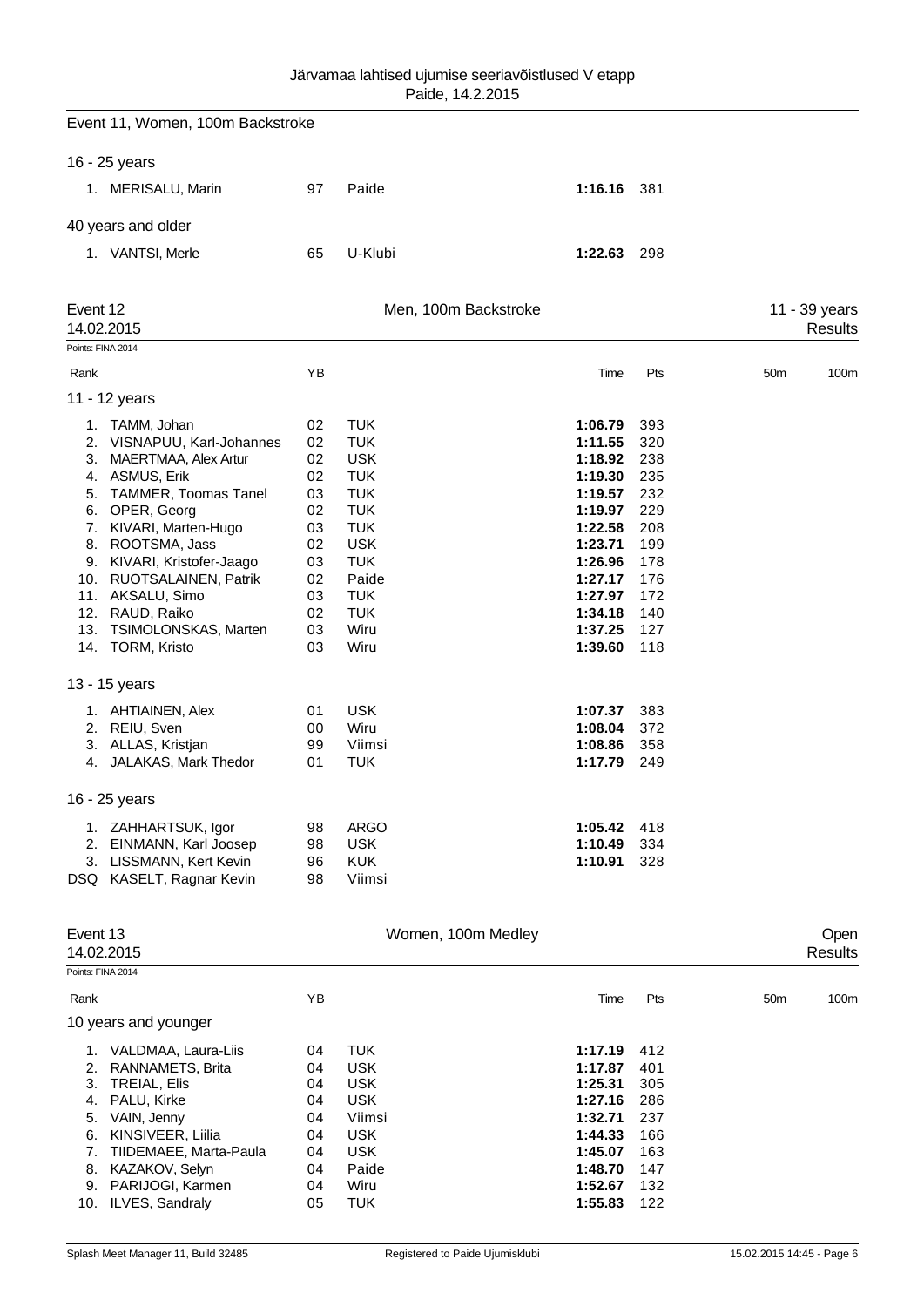|                   | Event 13, Girls, 100m Medley, 10 years and younger |    |            |                  |     |                      |         |
|-------------------|----------------------------------------------------|----|------------|------------------|-----|----------------------|---------|
| Rank              |                                                    | ΥB |            | Time             | Pts | 50 <sub>m</sub>      | 100m    |
|                   | 11. HANSMAN, Herli                                 | 04 | <b>TUK</b> | 1:56.45          | 120 |                      |         |
|                   | DSQ ISMAEL, Mirell                                 | 05 | Wiru       |                  |     |                      |         |
|                   | DSQ TOKOVENKO, Lisett                              | 05 | Wiru       |                  |     |                      |         |
|                   | 11 - 12 years                                      |    |            |                  |     |                      |         |
|                   | 1. VIIDING, Vanessa                                | 02 | <b>USK</b> | 1:21.19          | 354 |                      |         |
|                   | 2. HALJASORG, Hanna                                | 03 | <b>TUK</b> | 1:21.99          | 344 |                      |         |
|                   | 3. MICHELSON, Kaert                                | 03 | <b>TUK</b> | 1:24.61          | 313 |                      |         |
|                   | 4. VELMANN, Ilana                                  | 03 | <b>TUK</b> | 1:24.70          | 312 |                      |         |
| 5.                | KOOL, Kirke                                        | 03 | <b>TUK</b> | 1:28.77          | 271 |                      |         |
|                   | 6. HEIER, Veronika                                 | 02 | <b>USK</b> | 1:30.40          | 256 |                      |         |
|                   | 7. KUNDER, Anne                                    | 02 | <b>USK</b> | 1:30.72          | 253 |                      |         |
|                   | 8. MEEKSA, Mia Marleen                             | 03 | <b>USK</b> | 1:31.90          | 244 |                      |         |
|                   | 9. KUETT, Kertu                                    | 03 | <b>USK</b> | 1:33.93          | 228 |                      |         |
|                   | 10. KUETT, Kirke                                   | 03 | <b>USK</b> | 1:33.95          | 228 |                      |         |
|                   | 11. LAUTRE, Nicky Zoe                              | 03 | Viimsi     | 1:35.41          | 218 |                      |         |
|                   | 13 - 15 years                                      |    |            |                  |     |                      |         |
|                   | 1. RADVILAVICIUS, Merilin                          | 01 | Viimsi     | 1:14.84          | 452 |                      |         |
|                   | 2. KRUUSE, Grete Lucia                             | 00 | <b>TUK</b> | 1:17.79          | 402 |                      |         |
| 3.                | JAGUSON, Laura                                     | 00 | Wiru       | 1:18.53          | 391 |                      |         |
|                   | 4. KUNTRO, Carmen                                  | 01 | Wiru       | 1:19.94          | 371 |                      |         |
| 5.                | MERILOO, Katre                                     | 00 | Wiru       | 1:21.44          | 351 |                      |         |
| 6.                | MERILOO, Kaari                                     | 00 | Wiru       | 1:23.29          | 328 |                      |         |
|                   | 7. HIIEMAEE, Heli                                  | 00 | Paide      | 1:29.49          | 264 |                      |         |
|                   | 16 - 25 years                                      |    |            |                  |     |                      |         |
|                   | 1. MERISALU, Marin                                 | 97 | Paide      | 1:14.36          | 461 |                      |         |
|                   |                                                    |    |            |                  |     |                      |         |
| Event 14          | 14.02.2015                                         |    |            | Men, 100m Medley |     | 39 years and younger | Results |
| Points: FINA 2014 |                                                    |    |            |                  |     |                      |         |
| Rank              |                                                    | ΥB |            | Time             | Pts | 50 <sub>m</sub>      | 100m    |
|                   | 10 years and younger                               |    |            |                  |     |                      |         |
| 1.                | MILK, Karl Mattias                                 | 04 | <b>USK</b> | 1:21.58          | 240 |                      |         |
| 2.                | ANJA, Erik                                         | 04 | <b>USK</b> | 1:25.13          | 211 |                      |         |
|                   | 3. AAVIK, Sander                                   | 04 | <b>USK</b> | 1:26.38          | 202 |                      |         |
| 4.                | <b>KRIKMANN, Kristo</b>                            | 04 | <b>USK</b> | 1:30.18          | 177 |                      |         |
|                   | 5. EERITS, Lauri                                   | 04 | <b>USK</b> | 1:43.66          | 117 |                      |         |
| 6.                | MILK, Martti                                       | 06 | <b>USK</b> | 1:48.60          | 101 |                      |         |
|                   | 7. SAABER, Aleks Harald                            | 04 | Wiru       | 1:59.02          | 77  |                      |         |
|                   | DSQ TISCHLER, Raigo                                | 04 | Paide      |                  |     |                      |         |
|                   | 11 - 12 years                                      |    |            |                  |     |                      |         |
|                   | 1. MIILPALU, Matteus                               | 02 | Wiru       | 1:10.34          | 374 |                      |         |
|                   | 2. VISNAPUU, Karl-Johannes                         | 02 | <b>TUK</b> | 1:11.69          | 353 |                      |         |
|                   | 3. OPER, Georg                                     | 02 | <b>TUK</b> | 1:18.35          | 271 |                      |         |
|                   | 4. MAERTMAA, Alex Artur                            | 02 | <b>USK</b> | 1:18.77          | 266 |                      |         |
|                   | 5. ASMUS, Erik                                     | 02 | <b>TUK</b> | 1:22.48          | 232 |                      |         |
| 6.                | <b>KROON, Ander Markus</b>                         | 02 | <b>TUK</b> | 1:23.65          | 222 |                      |         |
| 7.                | KIVARI, Marten-Hugo                                | 03 | <b>TUK</b> | 1:24.22          | 218 |                      |         |
| 8.                | ROOTSMA, Jass                                      | 02 | <b>USK</b> | 1:26.84          | 199 |                      |         |
|                   | 9. AKSALU, Simo                                    | 03 | <b>TUK</b> | 1:28.22          | 189 |                      |         |
|                   | 10. KIVARI, Kristofer-Jaago                        | 03 | <b>TUK</b> | 1:28.30          | 189 |                      |         |
|                   | 11. JAERG, Raimond                                 | 03 | Wiru       | 1:28.80          | 186 |                      |         |